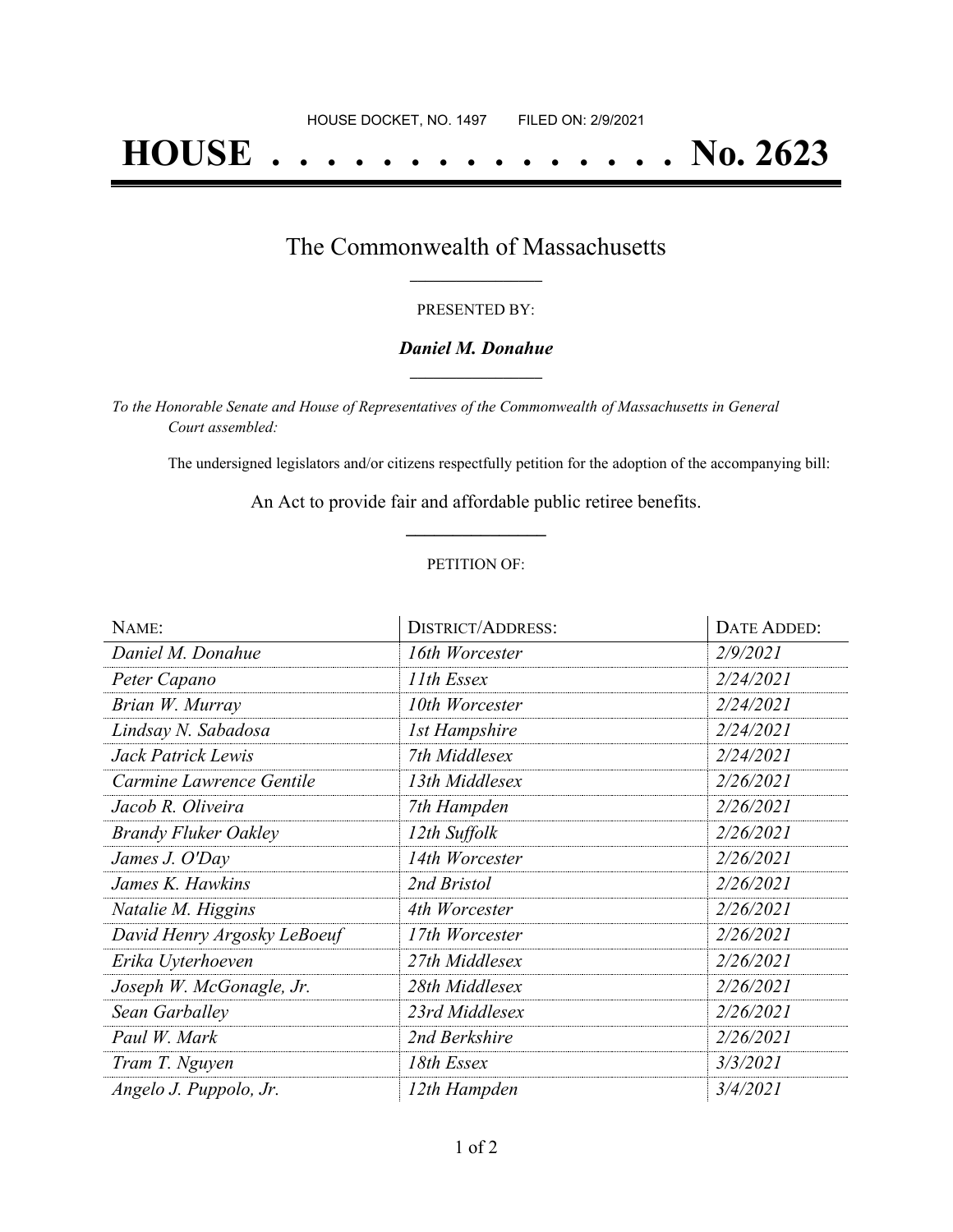| Tackey Chan            | 2nd Norfolk                       | 3/5/2021  |
|------------------------|-----------------------------------|-----------|
| Daniel Cahill          | 10th Essex                        | 3/19/2021 |
| Christina A. Minicucci | 14th Essex                        | 3/19/2021 |
| Adam J. Scanlon        | 14th Bristol                      | 3/19/2021 |
| William C. Galvin      | 6th Norfolk                       | 3/19/2021 |
| Patrick M. O'Connor    | Plymouth and Norfolk              | 3/30/2021 |
| Walter F. Timilty      | Norfolk, Bristol and Plymouth     | 4/15/2021 |
| Maria Duaime Robinson  | 6th Middlesex                     | 4/15/2021 |
| Mary S. Keefe          | 15th Worcester                    | 4/15/2021 |
| Vanna Howard           | 17th Middlesex                    | 6/8/2021  |
| Marc R. Pacheco        | <b>First Plymouth and Bristol</b> | 6/8/2021  |
| Danillo A. Sena        | 37th Middlesex                    | 6/8/2021  |
| Steven Ultrino         | 33rd Middlesex                    | 6/8/2021  |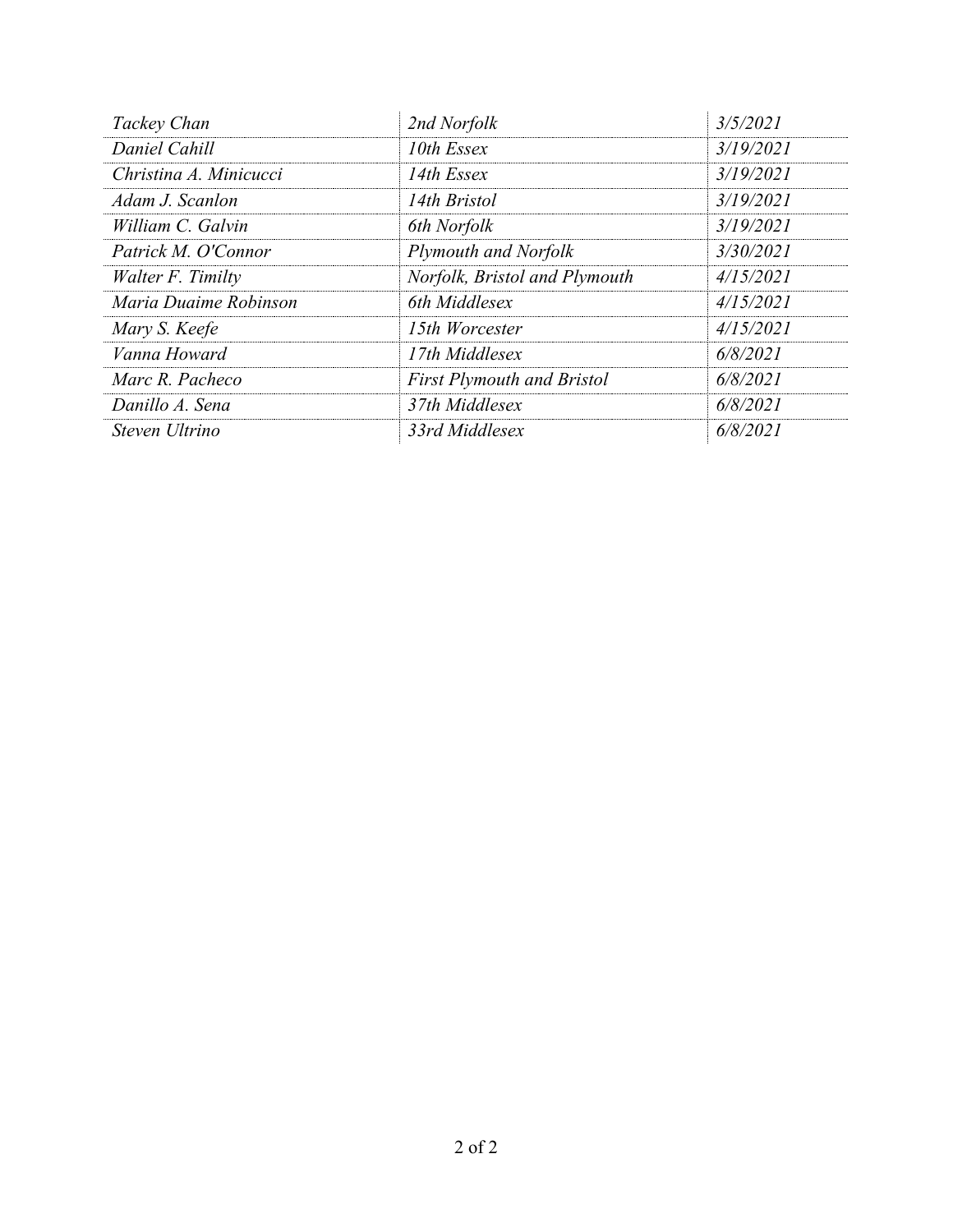## **HOUSE . . . . . . . . . . . . . . . No. 2623**

By Mr. Donahue of Worcester, a petition (accompanied by bill, House, No. 2623) of Daniel M. Donahue and others relative to public retiree benefits. Public Service.

### The Commonwealth of Massachusetts

**In the One Hundred and Ninety-Second General Court (2021-2022) \_\_\_\_\_\_\_\_\_\_\_\_\_\_\_**

**\_\_\_\_\_\_\_\_\_\_\_\_\_\_\_**

An Act to provide fair and affordable public retiree benefits.

Be it enacted by the Senate and House of Representatives in General Court assembled, and by the authority *of the same, as follows:*

|                | SECTION 1. Subsection (c) of section 102 of chapter 32, as appearing in the 2018                     |
|----------------|------------------------------------------------------------------------------------------------------|
| 2              | Official Edition, is hereby amended, in line 34, by striking out the figure "\$13,000" and inserting |
| 3              | in place thereof the following figure: - "\$18,000"                                                  |
| $\overline{4}$ | SECTION 2. Said subsection (c) of section 102 of said chapter 32, as so appearing, is                |
| 5              | hereby further amended, in line 38, by striking out the figure "\$13,000" and inserting in place     |
| 6              | thereof the following figure: - "\$18,000"                                                           |
| 7              | SECTION 3. Said subsection (c) of section 102 of said chapter 32, as so appearing, is                |
| 8              | hereby further amended, in line 46, by striking out the figure "\$13,000" and inserting in place     |
| 9              | thereof the following figure: $-$ "\$18,000"                                                         |
| 10             | SECTION 4. Said subsection (c) of section 102 of said chapter 32, as most recently                   |
| 11             | amended by section 1 of this act, is hereby amended, in line 34, by striking out the figure          |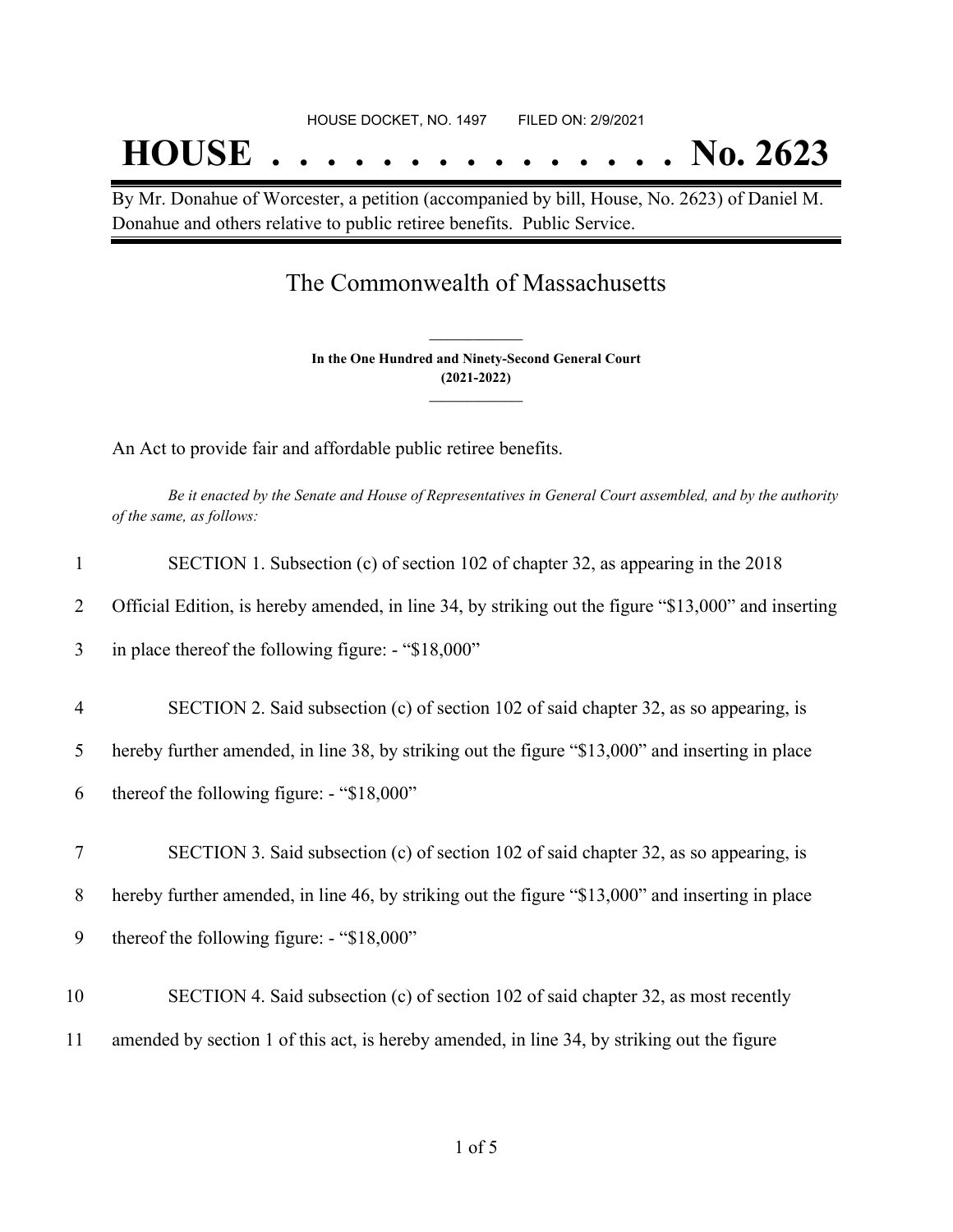| 12 | "\$18,000" and inserting in place thereof the following words:- "65 per cent of the maximum         |
|----|-----------------------------------------------------------------------------------------------------|
| 13 | social security benefit for an individual worker retiring at full retirement age"                   |
| 14 | SECTION 5. Said subsection (c) of section 102 of said chapter 32, as most recently                  |
| 15 | amended by section 2 of this act, is hereby further amended, in line 38, by striking out the figure |
| 16 | "\$18,000" and inserting in place thereof, the following words:- "65 per cent of the maximum        |
| 17 | social security benefit for an individual worker retiring at full retirement age"                   |
| 18 | SECTION 6. Said subsection (c) of section 102 of said chapter 32, as most recently                  |
| 19 | amended by section 3 of this act, is hereby further amended, in line 46, by striking out the figure |
| 20 | "\$18,000" and inserting in place thereof, the following words:- "65 per cent of the maximum        |
| 21 | social security benefit for an individual worker retiring at full retirement age"                   |
| 22 | SECTION 7. Said subsection (c) of section 102 of said chapter 32, as most recently                  |
| 23 | amended by section 4 of this act, is hereby amended, in line 34, by striking out the figure "65"    |
| 24 | and inserting in place thereof, the following figure:- "75"                                         |
| 25 | SECTION 8. Said subsection (c) of section 102 of said chapter 32, as most recently                  |
| 26 | amended by section 5 of this act, is hereby amended, in line 38, by striking out the figure "65"    |
| 27 | and inserting in place thereof, the following figure:- "75"                                         |
| 28 | SECTION 9. Said subsection (c) of section 102 of said chapter 32, as most recently                  |
| 29 | amended by section 6 of this act, is hereby amended, in line 46, by striking out the figure "65"    |
| 30 | and inserting in place thereof, the following figure:- "75"                                         |
|    |                                                                                                     |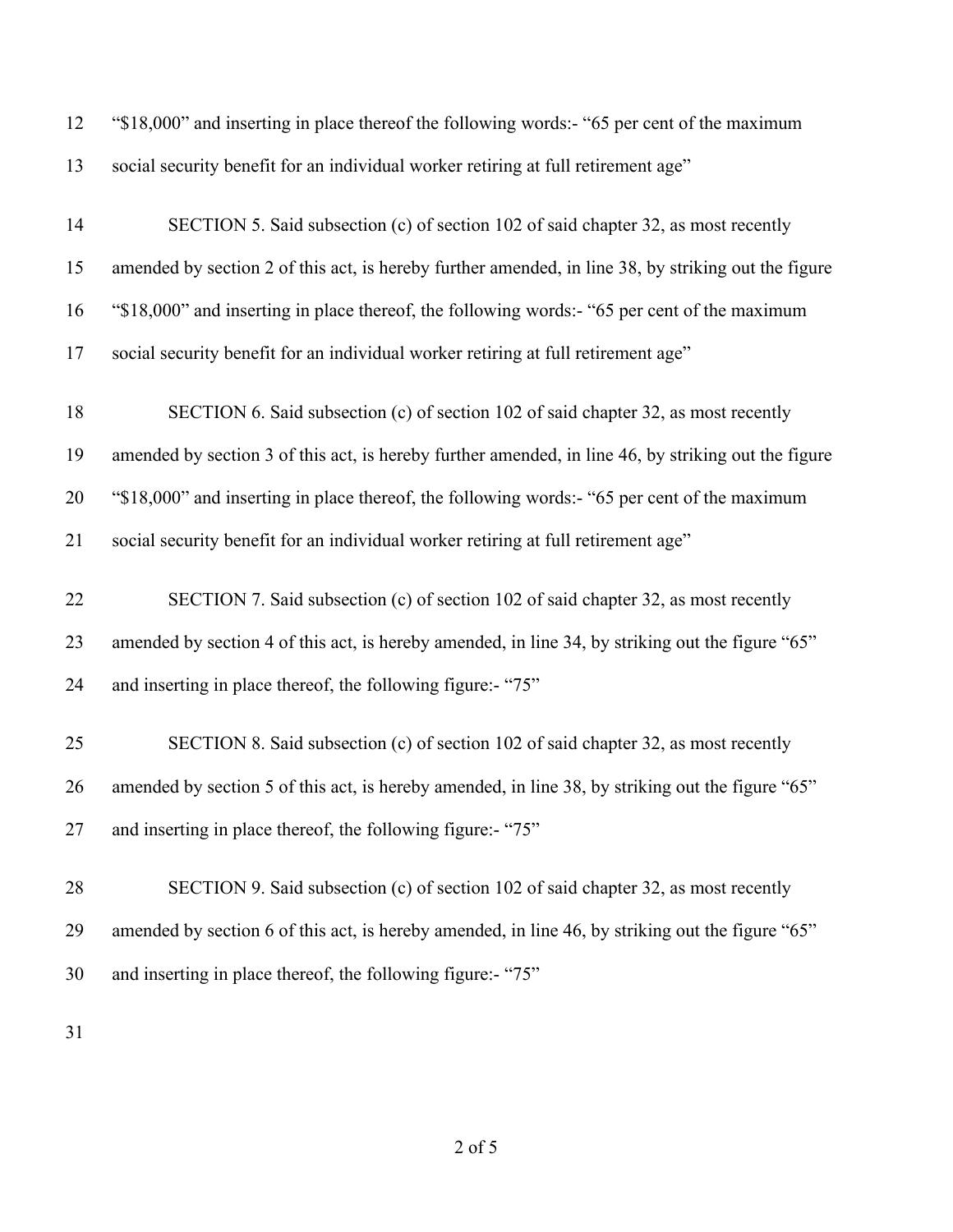| 32 | SECTION 10. Said subsection (c) of section 102 of said chapter 32, as most recently               |
|----|---------------------------------------------------------------------------------------------------|
| 33 | amended by section 7 of this act, is hereby amended, in line 34, by striking out the figure "75"  |
| 34 | and inserting in place thereof, the following figure:- "85"                                       |
| 35 | SECTION 11. Said subsection (c) of section 102 of said chapter 32, as most recently               |
| 36 | amended by section 8 of this act, is hereby amended, in line 38, by striking out the figure "75"  |
| 37 | and inserting in place thereof, the following figure:- "85"                                       |
| 38 | SECTION 12. Said subsection (c) of section 102 of said chapter 32, as most recently               |
| 39 | amended by section 9 of this act, is hereby amended, in line 46, by striking out the figure "75"  |
| 40 | and inserting in place thereof, the following figure:- "85"                                       |
| 41 | SECTION 13. Said subsection (c) of section 102 of said chapter 32, as most recently               |
| 42 | amended by section 10 of this act, is hereby amended, in line 34, by striking out the figure "85" |
| 43 | and inserting in place thereof, the following figure:- "95"                                       |
| 44 | SECTION 14. Said subsection (c) of section 102 of said chapter 32, as most recently               |
| 45 | amended by section 11 of this act, is hereby amended, in line 38, by striking out the figure "85" |
| 46 | and inserting in place thereof, the following figure:- "95"                                       |
| 47 |                                                                                                   |
| 48 | SECTION 15. Said subsection (c) of section 102 of said chapter 32, as most recently               |
| 49 | amended by section 12 of this act, is hereby amended, in line 46, by striking out the figure "85" |
| 50 | and inserting in place thereof, the following figure:- "95"                                       |
|    |                                                                                                   |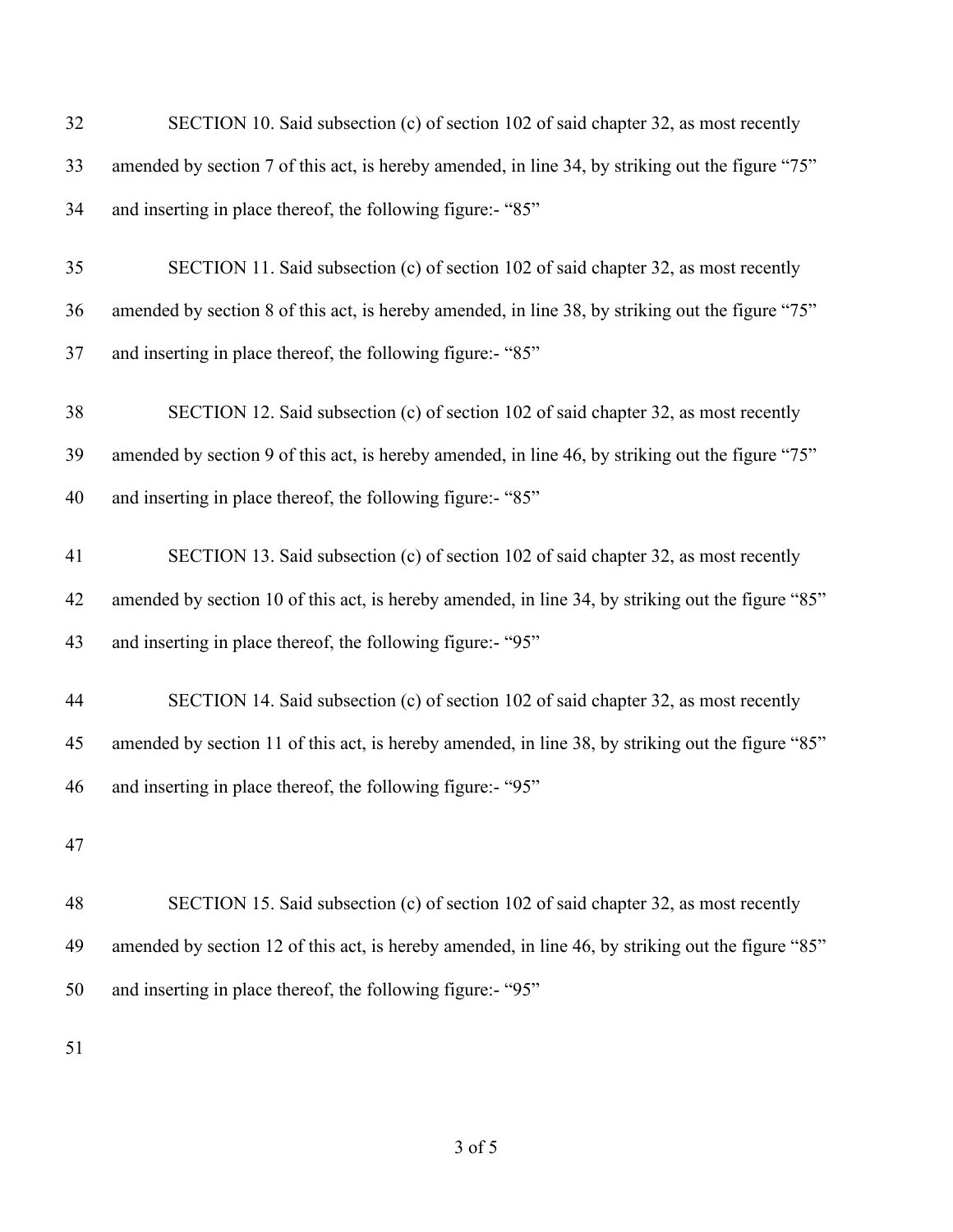| 52 | SECTION 16. Said subsection (c) of section 102 of said chapter 32, as most recently               |
|----|---------------------------------------------------------------------------------------------------|
| 53 | amended by section 13 of this act, is hereby amended, in line 34, by striking out the figure "95" |
| 54 | and inserting in place thereof, the following figure:- "100"                                      |
| 55 | SECTION 17. Said subsection (c) of section 102 of said chapter 32, as most recently               |
| 56 | amended by section 14 of this act, is hereby amended, in line 38, by striking out the figure "95" |
| 57 | and inserting in place thereof, the following figure:- "100"                                      |
| 58 | SECTION 18. Said subsection (c) of section 102 of said chapter 32, as most recently               |
| 59 | amended by section 15 of this act, is hereby amended, in line 46, by striking out the figure "95" |
| 60 | and inserting in place thereof, the following figure:- "100"                                      |
| 61 | SECTION 19. Section 9 of chapter 32B, as appearing in the 2018 Official Edition, is               |
| 62 | hereby amended by inserting, after the first paragraph, the following paragraph: -                |
| 63 | "Any reduction in the percentage of a governmental unit's contributions to health                 |
| 64 | premiums for retired employees made after January 1, 2021 shall not apply to individuals that     |
| 65 | retire before the change in contribution percentage takes effect."                                |
| 66 |                                                                                                   |
| 67 | SECTION 20. Notwithstanding chapter 32A or 32B of the General Laws, for retired                   |
| 68 | public employees that are over the age of 65 and not eligible for the federal Medicare program,   |
| 69 | the maximum amount of out-of-pocket costs for covered services under a group health insurance     |
| 70 | plan under chapter 32A or 32B during an enrollment year shall not exceed \$2,500 for individual   |
| 71 | coverage and \$5,000 for family coverage.                                                         |
|    |                                                                                                   |

of 5